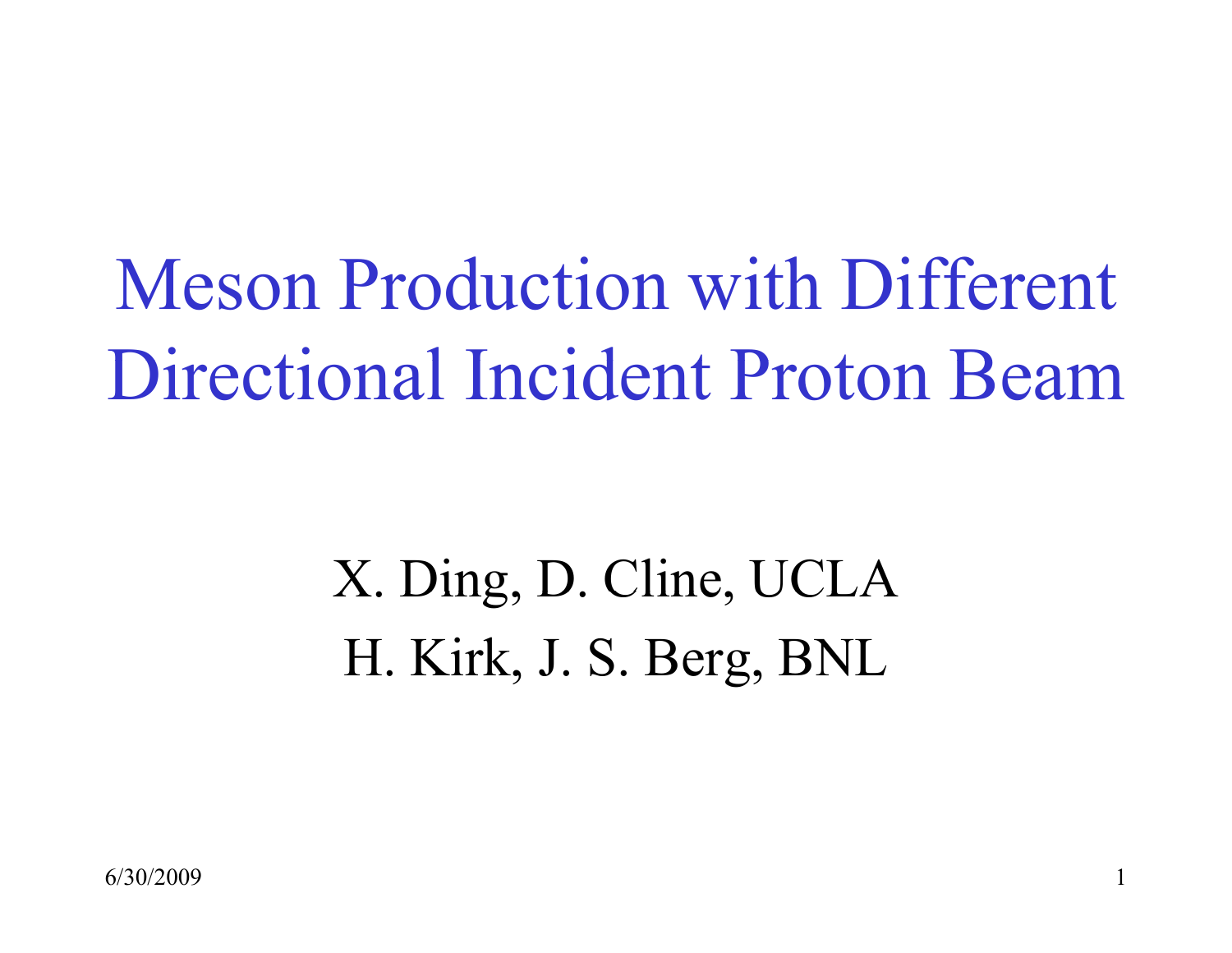#### The Mercury Jet Target Geometry

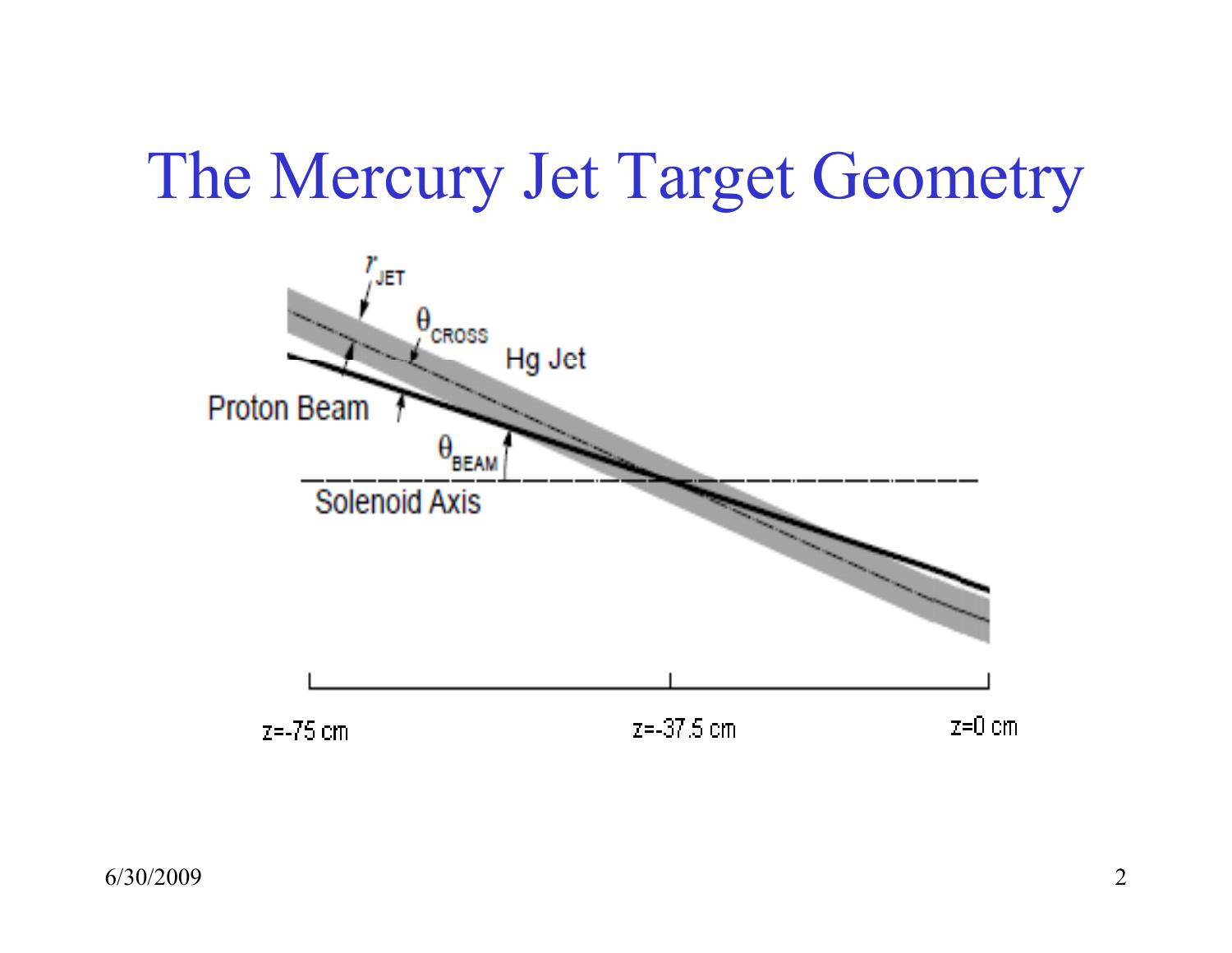### Definitions

- 8GeV,  $\theta_j = 96.68 mrad, r_j = 0.4 cm, \sigma_b = 0.3 r_j$
- ll angle $(\Phi)$ : Telling us what side of th •Roll angle $(\Phi)$ : Telling us what side of the jet the beam is on. (At z=-75cm, below:  $Φ = π$ , up:  $Φ = 0$ , left:  $Φ = π/2$ , right:  $Φ = 3π/2$ )
- •Clearance: Telling us the extent of proton beam away from the Hg jet at z=-75cm.

$$
C = \frac{\sqrt{(x_0 - x_j)^2 + (y_0 - y_j)^2} - r_j}{\sigma_b}
$$

$$
x_j=0, y_j=3.64
$$
cm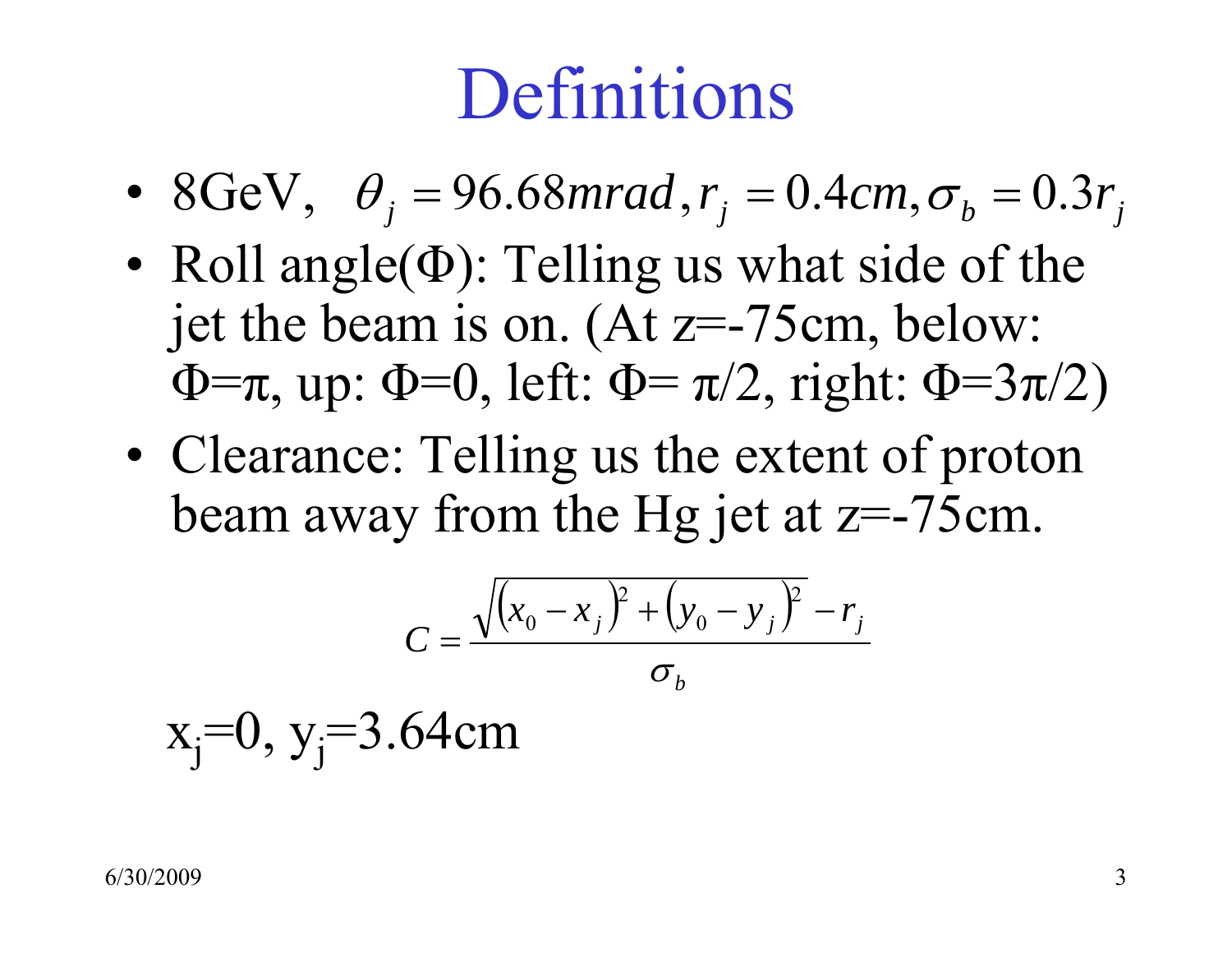Same Crossing Angle and 90<sup>0</sup> Roll Angle Apart at z=-37.5cm



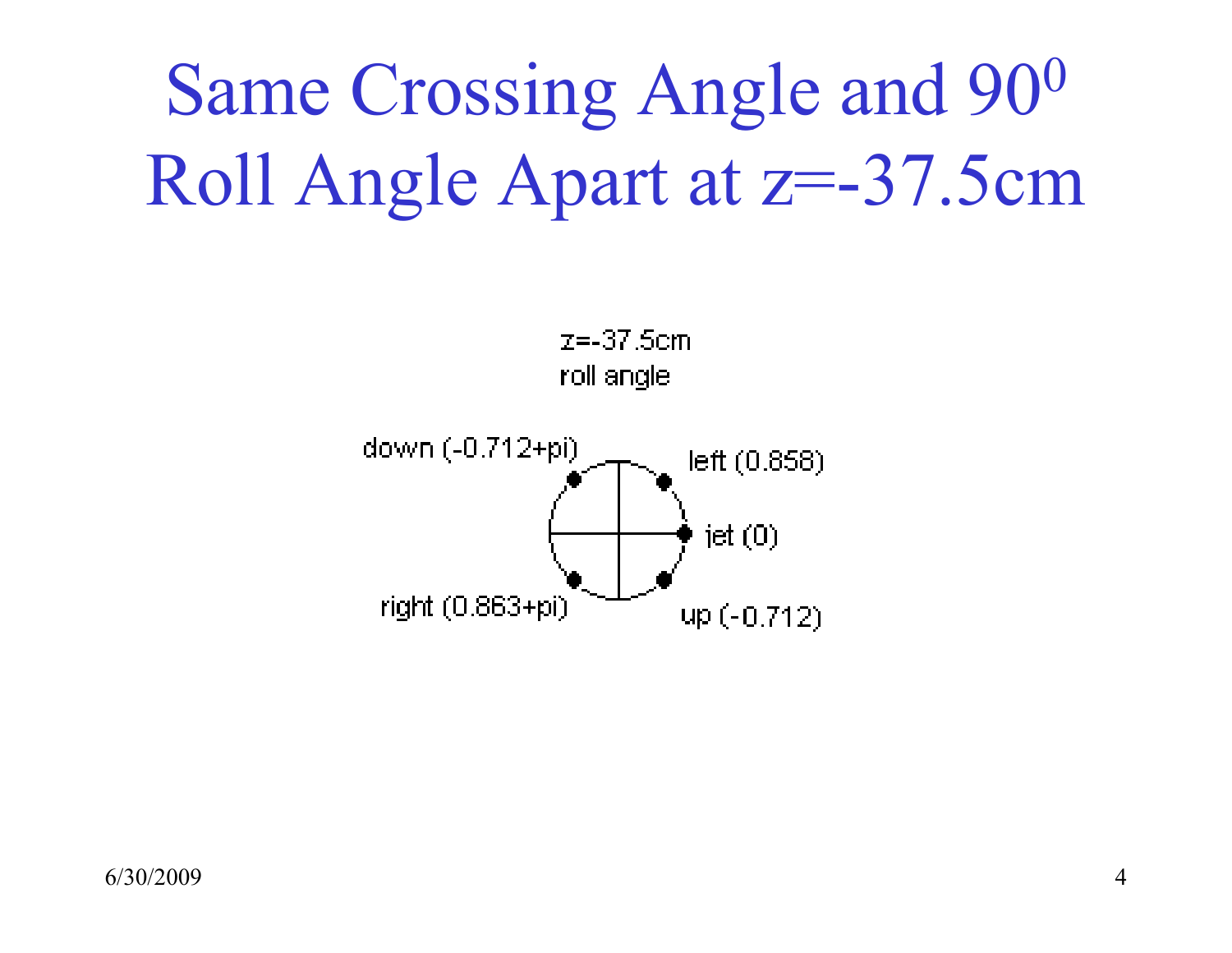The Required Position of Beam to Jet at z=-75cm to Keep Same Crossing Angle and 90 0 Roll Angle Apart at z=-37.5cm

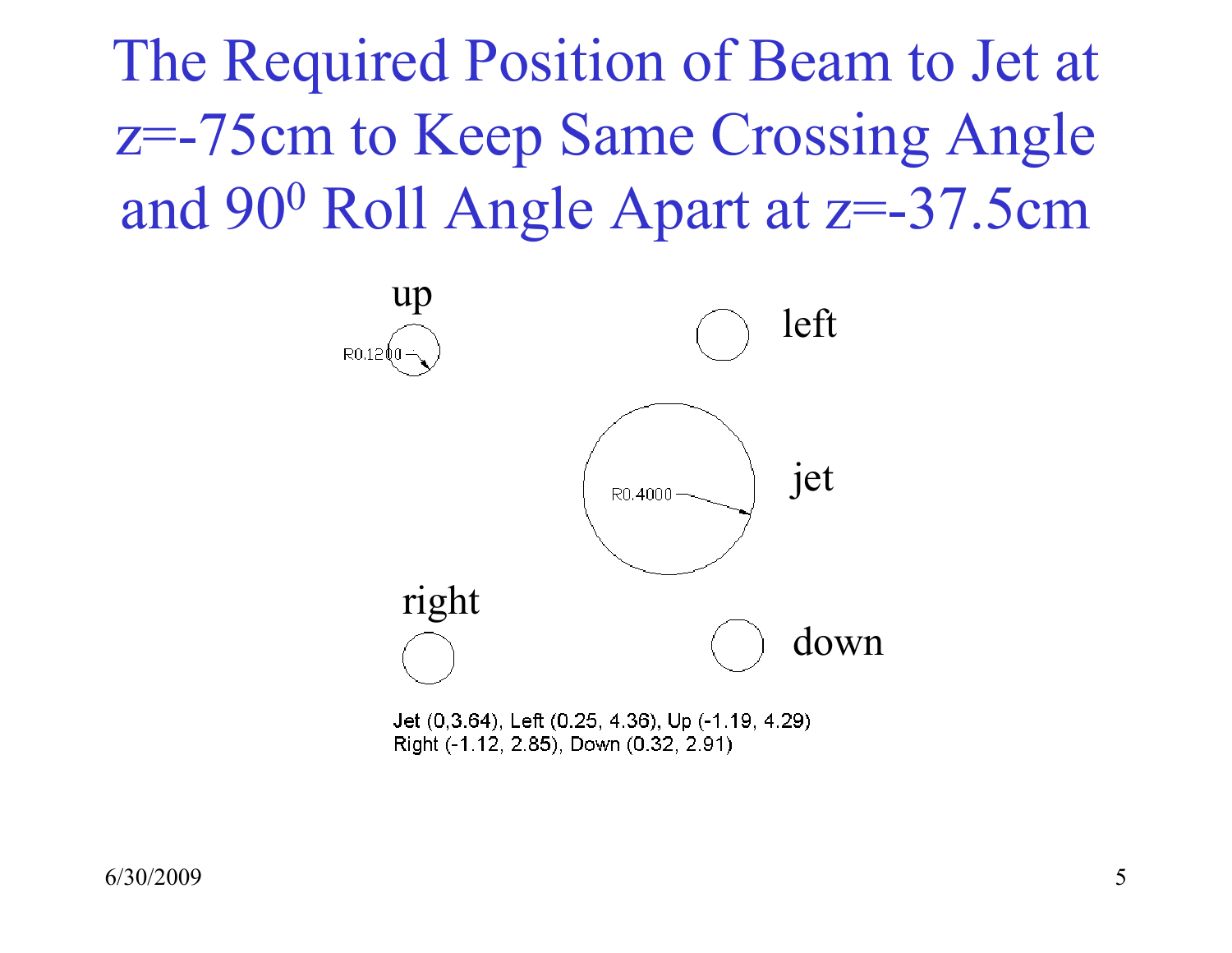The Required Position of Beam to Jet at z=-75cm to Keep Same Crossing Angle and 24<sup>0</sup> Roll Angle Apart at z=-37.5cm

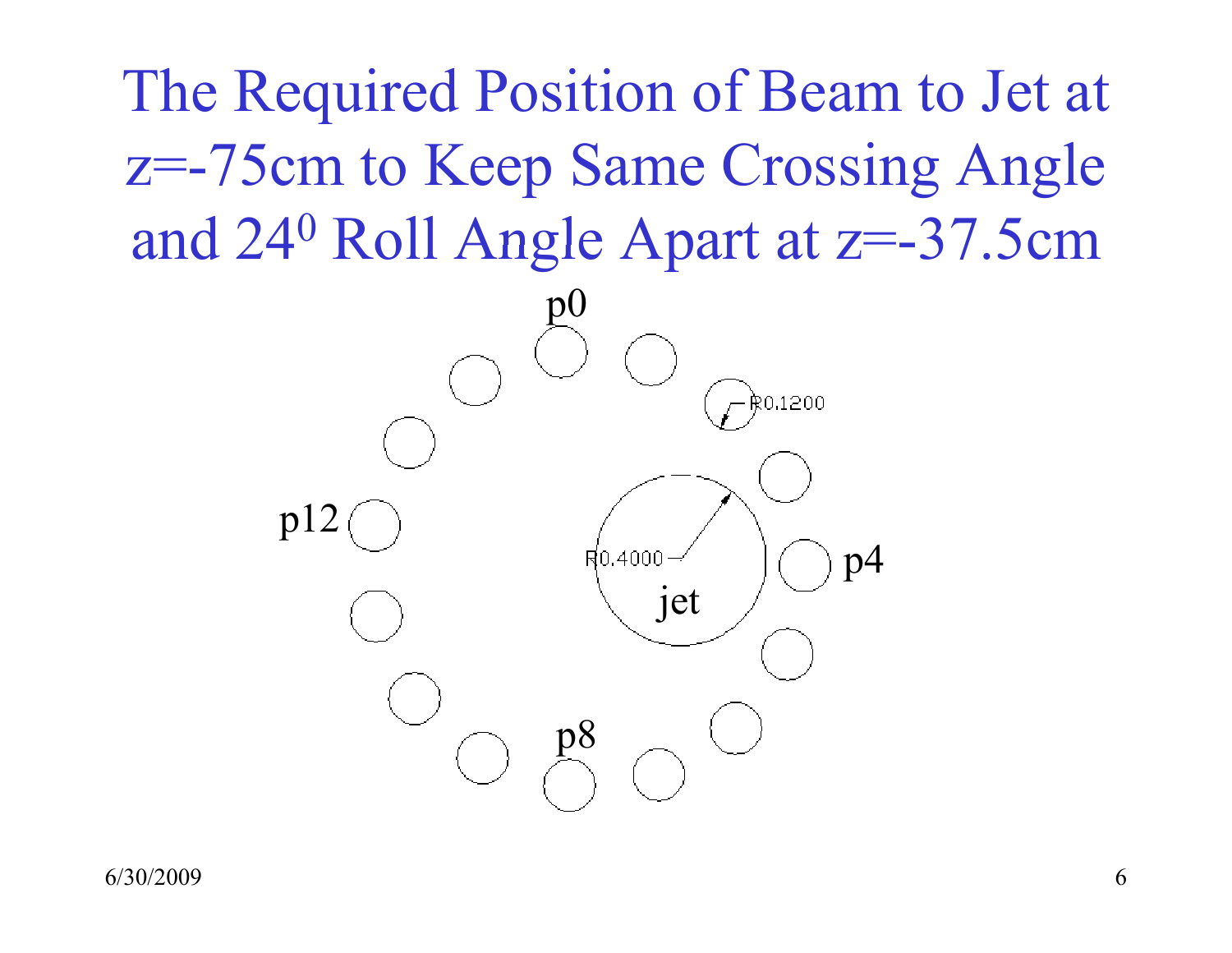| N <sub>0</sub> . | $x0$ (cm) | $y0$ (cm) |
|------------------|-----------|-----------|
| $\bf p0$         | $-0.56$   | 4.618     |
| p1               | $-0.138$  | 4.58      |
| p2               | 0.233     | 4.372     |
| p3               | 0.488     | 4.031     |
| p4               | 0.583     | 3.617     |
| $\mathbf{p}5$    | 0.501     | 3.2       |
| p6               | 0.259     | 2.854     |
| p7               | $-0.103$  | 2.638     |
| <b>p8</b>        | $-0.521$  | 2.588     |
| p9               | $-0.928$  | 2.716     |
| p10              | $-1.248$  | 2.994     |
| p11              | $-1.427$  | 3.379     |
| p12              | $-1.436$  | 3.803     |
| p13              | $-1.273$  | 4.192     |
| p14              | $-0.963$  | 4.484     |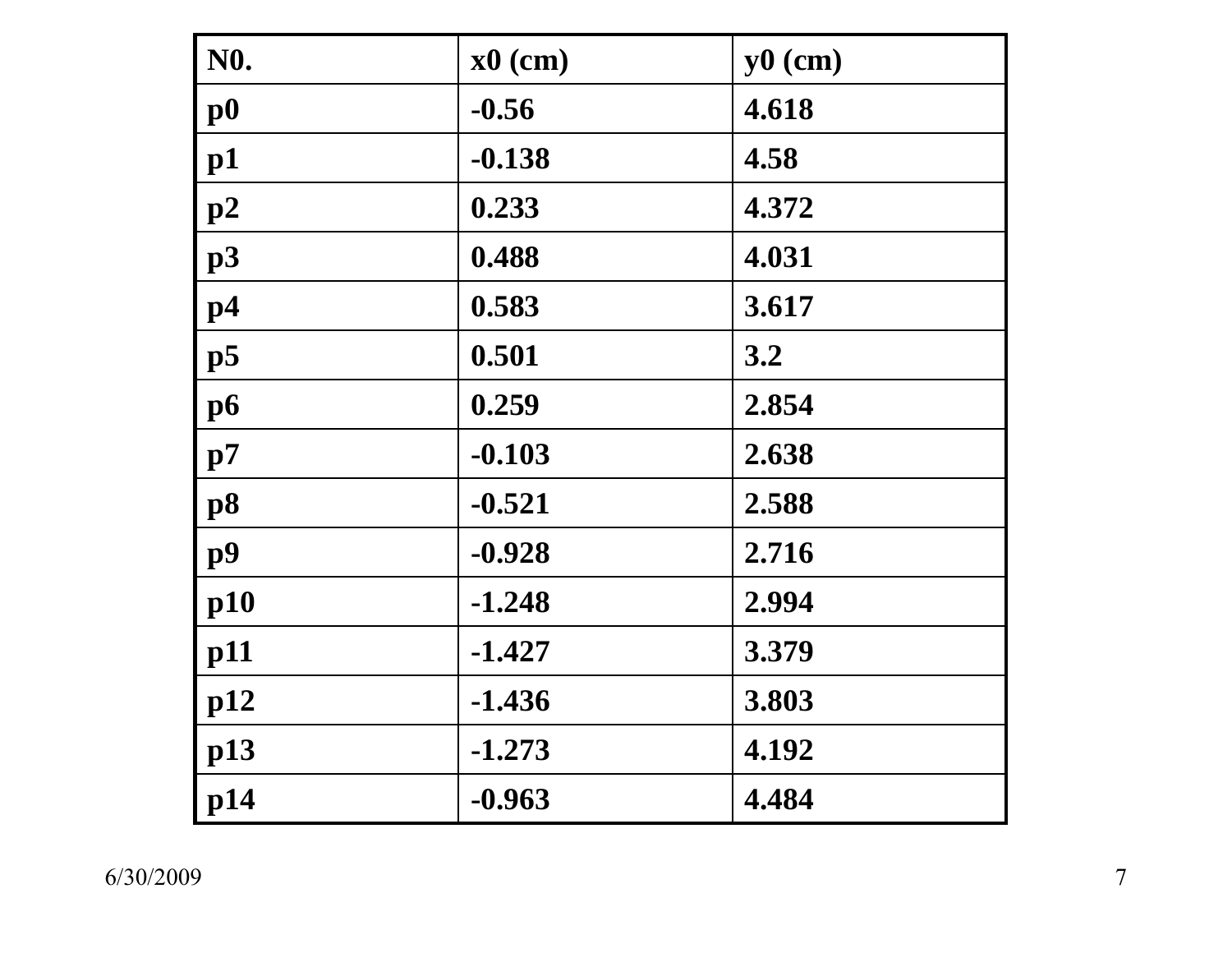# Same Crossing Angle and 24<sup>0</sup> roll angle apart at z=-37.5cm

8 GeV, 100000 Protons in the Incident Beam Clearance  $\ddot{}$  $\overline{2}$ Roll Angle, degree

6/30/2009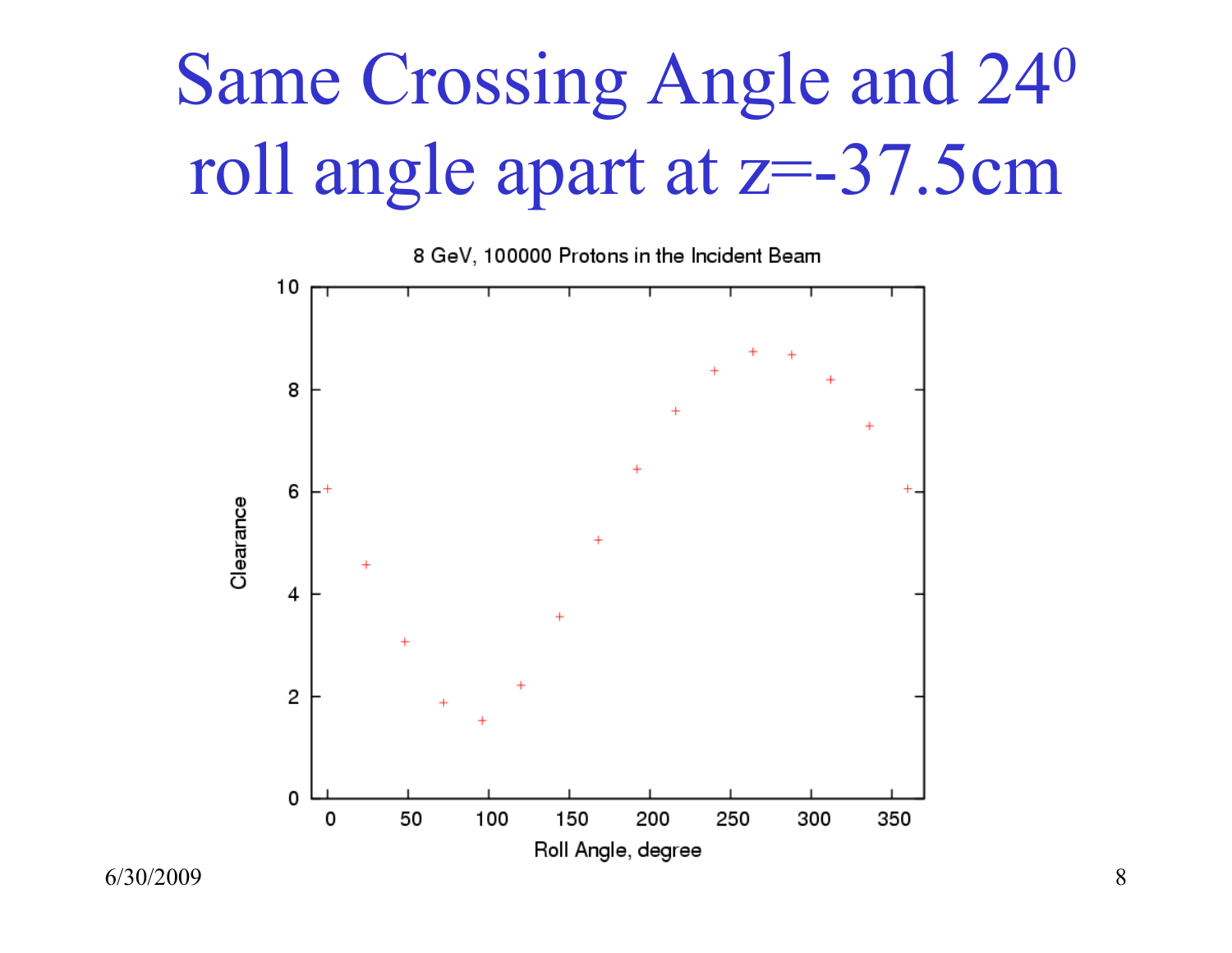## Same Crossing Angle and 24<sup>0</sup> roll angle apart at z=-37.5cm



8 GeV, 100000 Protons in the Incident Beam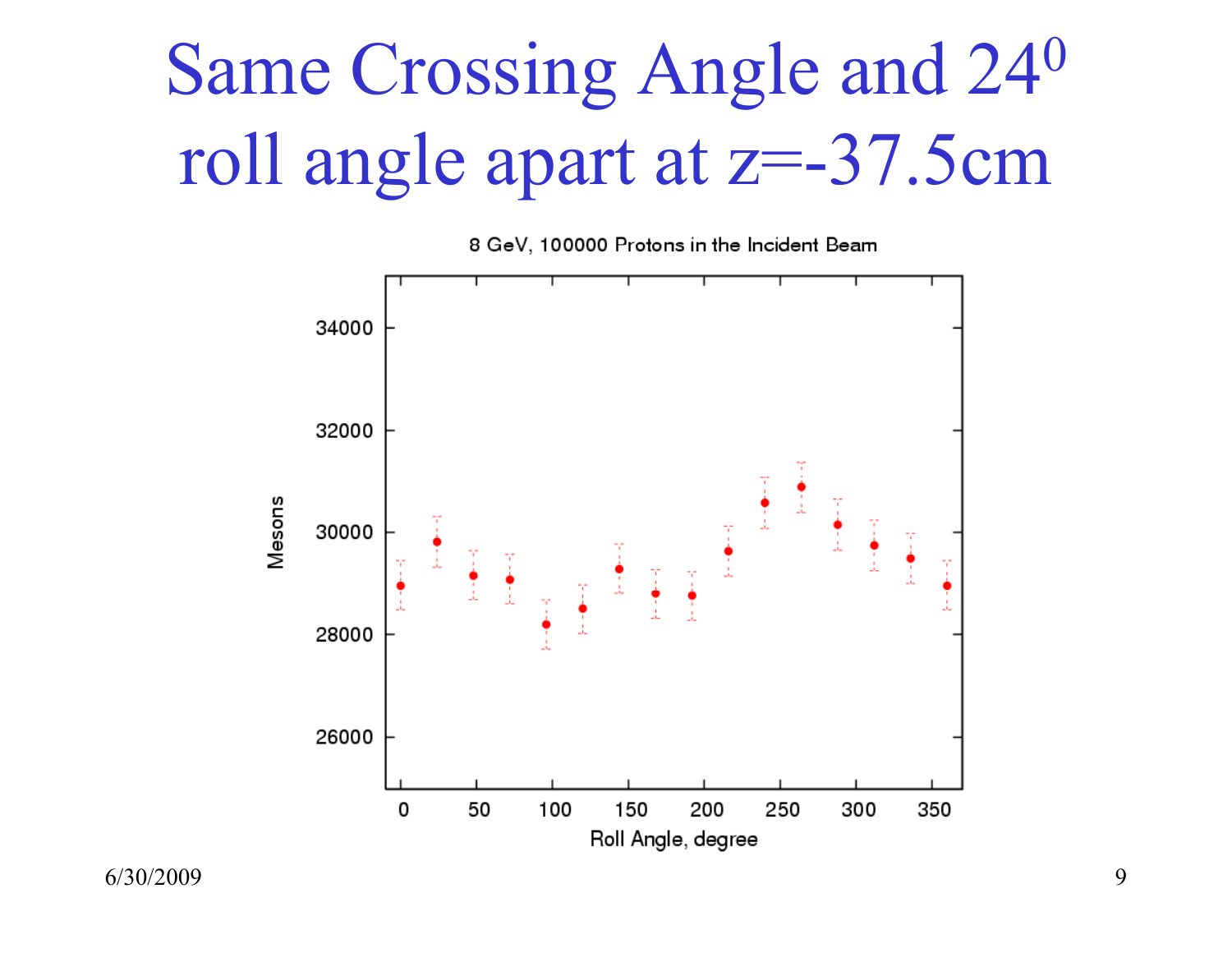# Same Crossing Angle and 90<sup>0</sup> Roll Angle Apart at z=-75cm